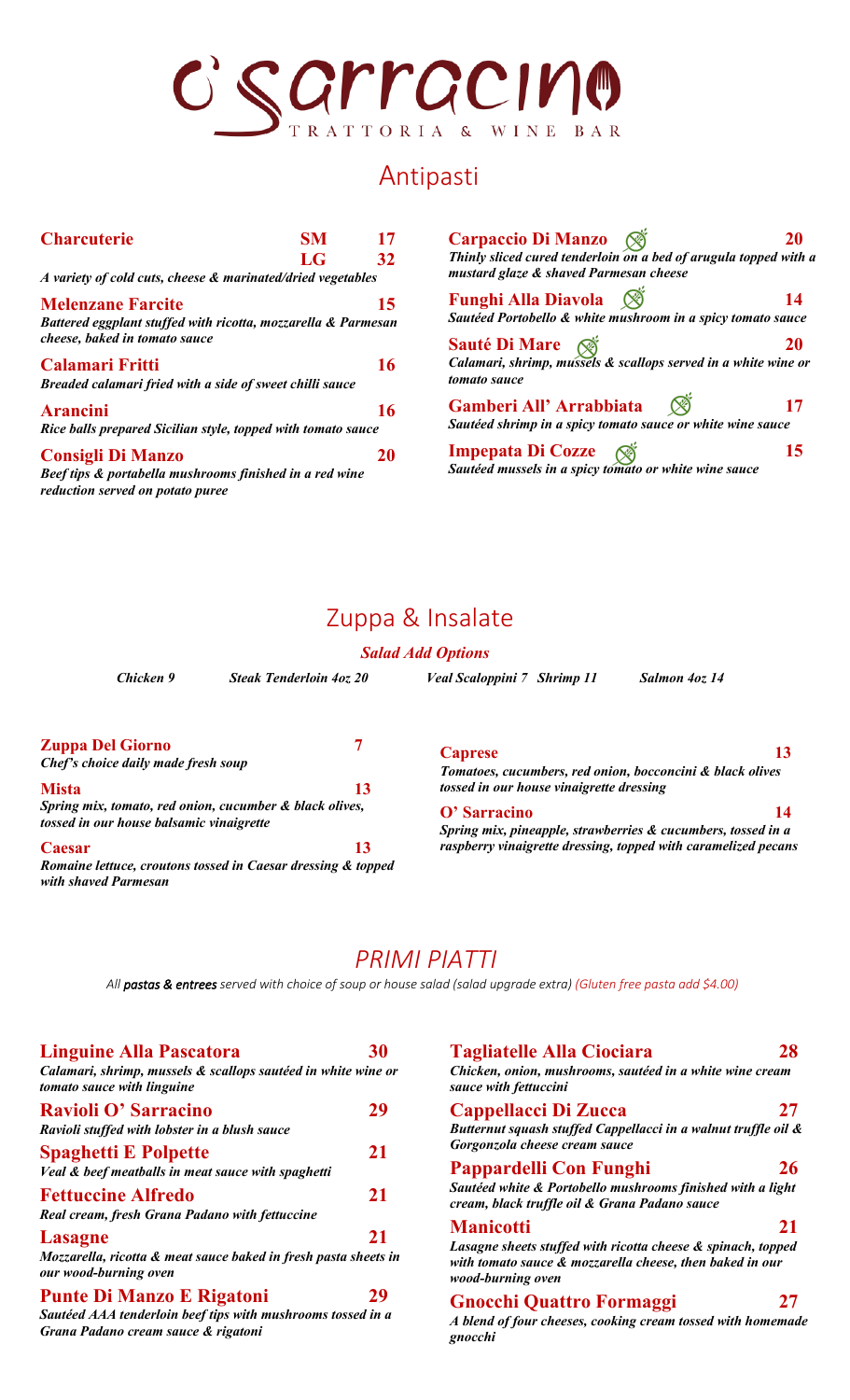

# Secondi Piatti

*All Entrees served with garlic-mashed potatoes & seasonal vegetables Veal scaloppini dishes add 1PC \$8 / Add a 4oz lobster tail \$18*

| <b>Pollo Mare E Monti</b>                                                                                             | 33 |
|-----------------------------------------------------------------------------------------------------------------------|----|
| Fresh chicken breast topped with sautéed mushrooms & shrimp in a spicy tomato sauce                                   |    |
| <b>Pollo Marsala</b>                                                                                                  | 31 |
| Fresh chicken breast sauteed with white mushrooms and finished in a Marsala reduction                                 |    |
| Parmigiana                                                                                                            | 28 |
| Choice of Chicken or Veal, breaded & topped with tomato sauce & mozzarella cheese, then baked                         |    |
| <b>Vitello Alla Pastorella</b>                                                                                        | 30 |
| Veal scaloppini topped with eggplant, tomato sauce & Provolone cheese, then baked                                     |    |
| Saltimbocca Alla Romana                                                                                               | 28 |
| Veal scaloppini topped with sage & prosciutto, sautéed in white wine sauce                                            |    |
| <b>Vitello Al Vino Bianco</b>                                                                                         | 27 |
| Veal scaloppini sautéed with mushrooms in a white wine sauce                                                          |    |
| Osso Buco Di Agnello Alla Cacciatora                                                                                  | 31 |
| Braised Lamb shank in a medley of vegetables served on a bed of garlic mashed potatoes                                |    |
| <b>Medaglioni Di Filetto Con Pepe Verde</b>                                                                           | 48 |
| 40-day aged 8oz AAA Beef medallions cooked to perfection, topped with green peppercorn & light white wine cream sauce |    |
| <b>Filetto Di Manzo</b>                                                                                               | 48 |
| 40-day aged 8oz AAA Beef tenderloin topped with sautéed mushrooms & onions in a white wine sauce                      |    |
|                                                                                                                       |    |

## Piatti Di Pesce

| <b>Salmone Alla Sambuca</b>                                                                  | 30 |
|----------------------------------------------------------------------------------------------|----|
| Seared then topped with choice of Sambuca & fresh dill glaze or lemon basil white wine sauce |    |
| <b>Rainbow Trout</b>                                                                         | 27 |
| Seared to perfection & topped with a lemon basil white wine sauce                            |    |
| <b>Halibut</b>                                                                               | 46 |
| 80z herb incrusted, seared to perfection drizzled with a white wine & lemon reduction        |    |

# **Dolce**

| <b>Tiramisu</b>                                                                       | 9 |
|---------------------------------------------------------------------------------------|---|
| <b>Cream Brulee</b>                                                                   | 8 |
| Made with real vanilla Bean                                                           |   |
| <b>Paradiso</b>                                                                       | 9 |
| 80z herb incrusted, seared to perfection drizzled with a white wine & lemon reduction |   |
| <b>Cheese Cake</b>                                                                    | 9 |
| Choice of topping: Strawberry, Caramel, Chocolate                                     |   |